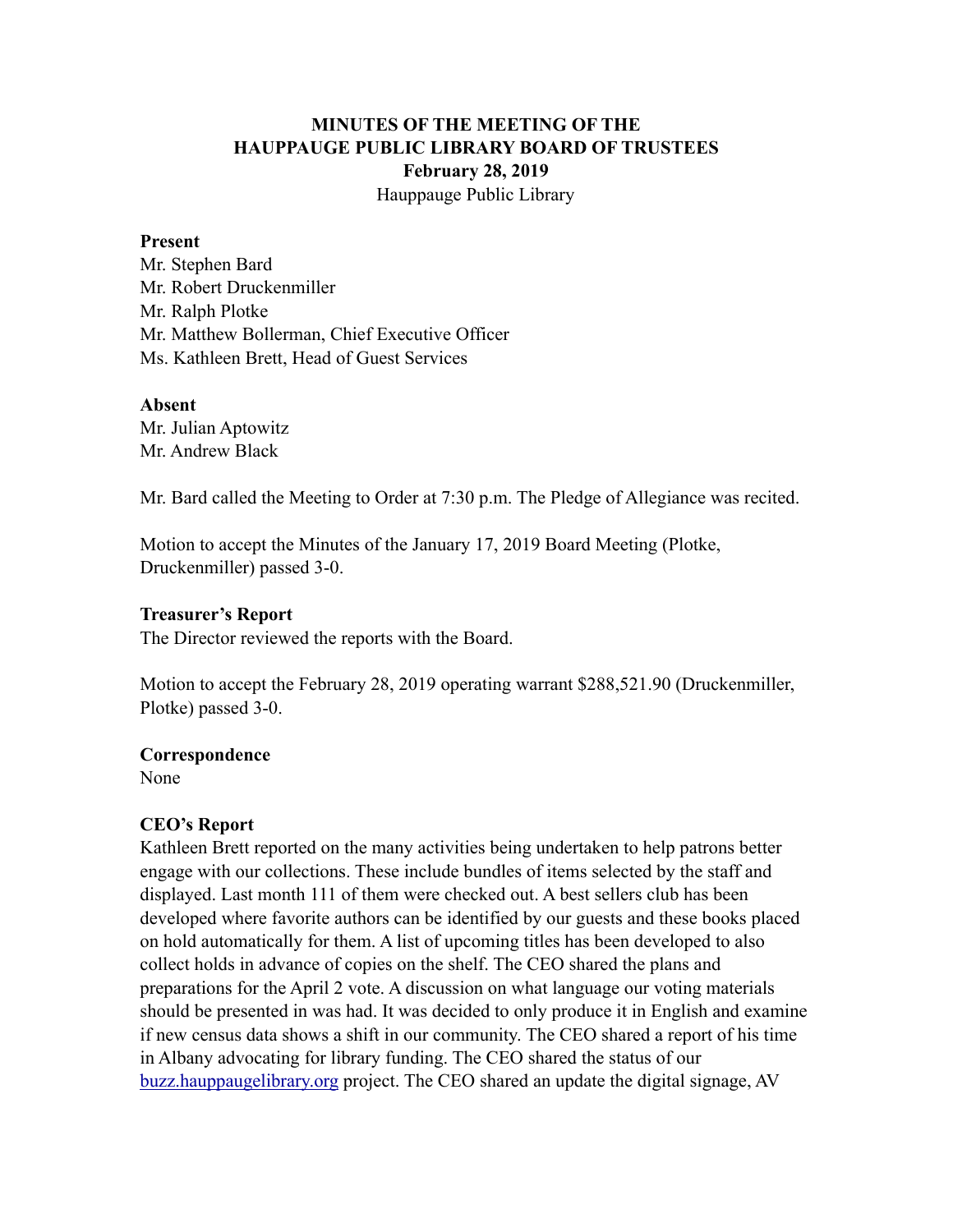## **February 28, 2019 Minutes (Page Two)**

equipment and furniture updates to the space. The CEO shared a report on the staff development day. The CEO was asked about our statistical reporting and asked to present stats in a way that is showing our current goals more clearly. A drafting process will begin between now and the next meeting.

Motion to accept the February Personnel Report with additions (Plotke, Druckenmiller) passed 3-0.

**Committee Reports** 

None

## **Old Business**

None

### **New Business**

Motion to BE IT RESOLVED that the following qualified voters of the Hauppauge Public Library District are appointed to constitute the Board of Registration of the Hauppauge Library District and to serve as election clerk, election inspectors and ballot clerks at the Special District Meeting to be held on April 2, 2019:

Nick Mendola (Election Clerk), residing at 109 Seusing Blvd., Hauppauge; Kim Kriklava (Election Inspector), residing at 161 John Street, Hauppauge; Grace Kunzig (Election Inspector), residing at 186 Southern Blvd, Hauppauge; Camie Barz (Ballot Clerk), residing at 668 Nichols Road, Hauppauge; Cynthia Barz (Ballot Clerk), residing at 668 Nichols Road, Hauppauge; Frank Poma (Ballot Clerk), residing at 154 Lawrence Ave., Hauppauge.

BE IT FURTHER RESOLVED that Mr. Mendola is appointed Chair of the Board of Registration and shall be compensated for his services at the rate of \$1,000 and that the other members of the Board of Registration shall be compensated for their services at a rate of \$ 14.50 per hour. (Plotke, Druckenmiller) passed 3-0.

Motion to accept the Hauppauge Public Library Annual Report for Public and Association Libraries - 2018 as presented (Plotke, Druckenmiller) passed 3-0.

## **Period for Public Expression**

None

## **Executive Session**

Motion to enter into executive session to discuss the medical history of a volunteer of the Library (Druckenmiller, Plotke) passed 3-0 at 9:07 pm.